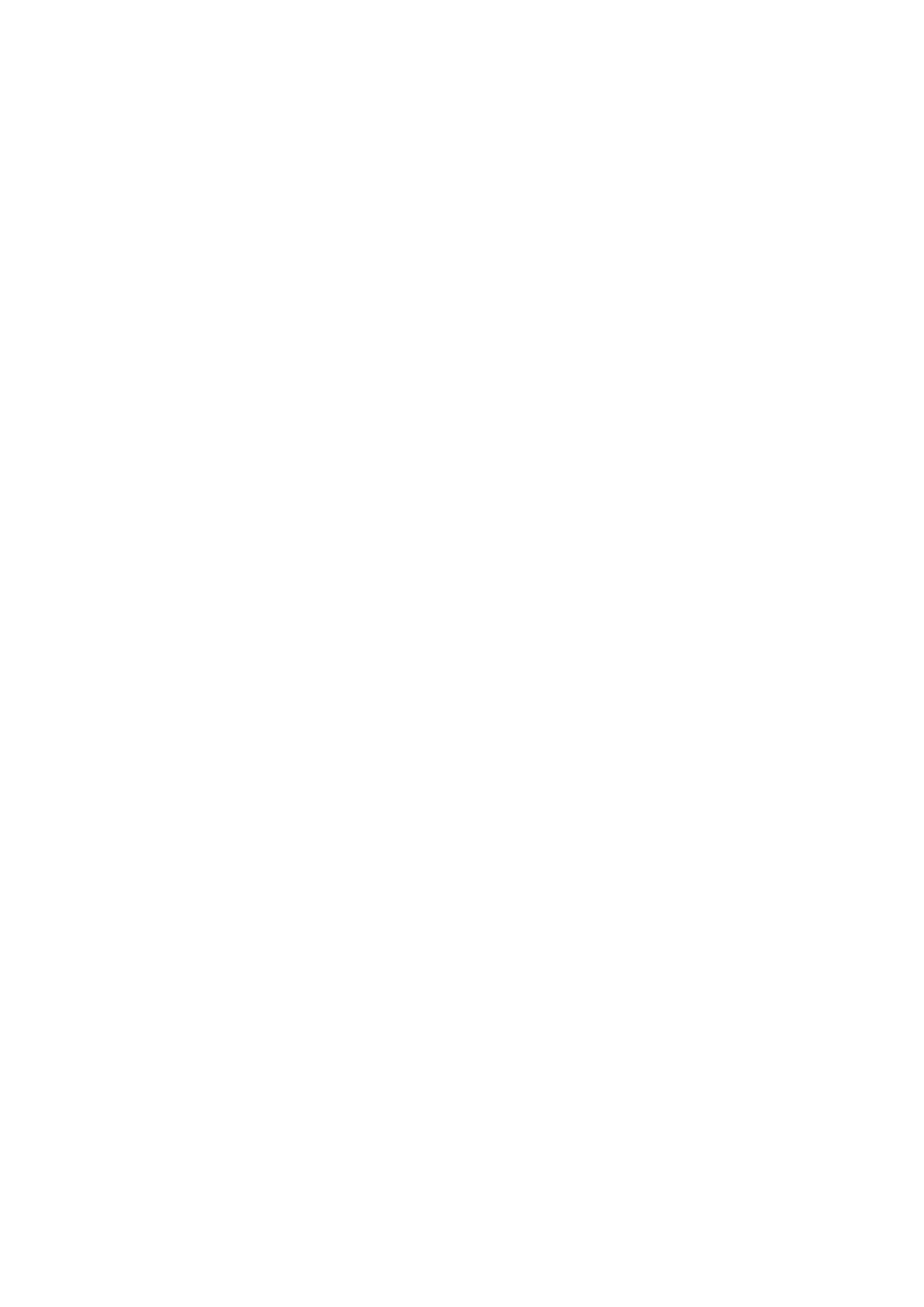*I certify that this public bill, which originated in the Legislative Assembly, has finally passed the Legislative Council and the Legislative Assembly of New South Wales.*

> *Clerk of the Legislative Assembly. Legislative Assembly, Sydney, , 2012*



New South Wales

# **Industrial Relations Amendment (Industrial Organisations) Bill 2012**

Act No , 2012

An Act to amend the *Industrial Relations Act 1996* with respect to the appointment of administrators of State industrial organisations and the investigation and prosecution of misconduct offences by officers of those organisations; and for other purposes.

*I have examined this bill and find it to correspond in all respects with the bill as finally passed by both Houses.*

*Assistant Speaker of the Legislative Assembly.*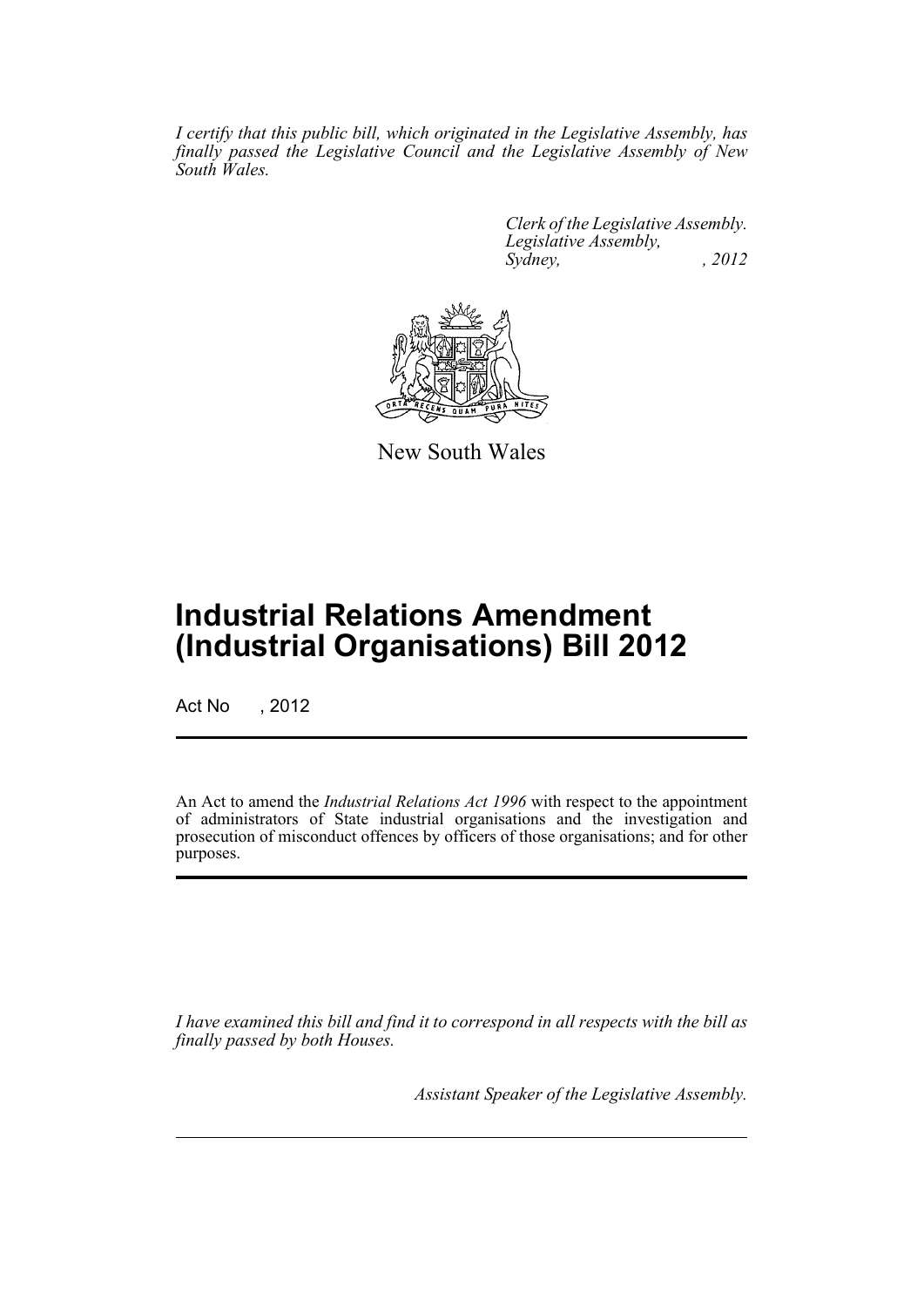# <span id="page-3-0"></span>**The Legislature of New South Wales enacts:**

# **1 Name of Act**

This Act is the *Industrial Relations Amendment (Industrial Organisations) Act 2012*.

# <span id="page-3-1"></span>**2 Commencement**

This Act commences on the date of assent to this Act.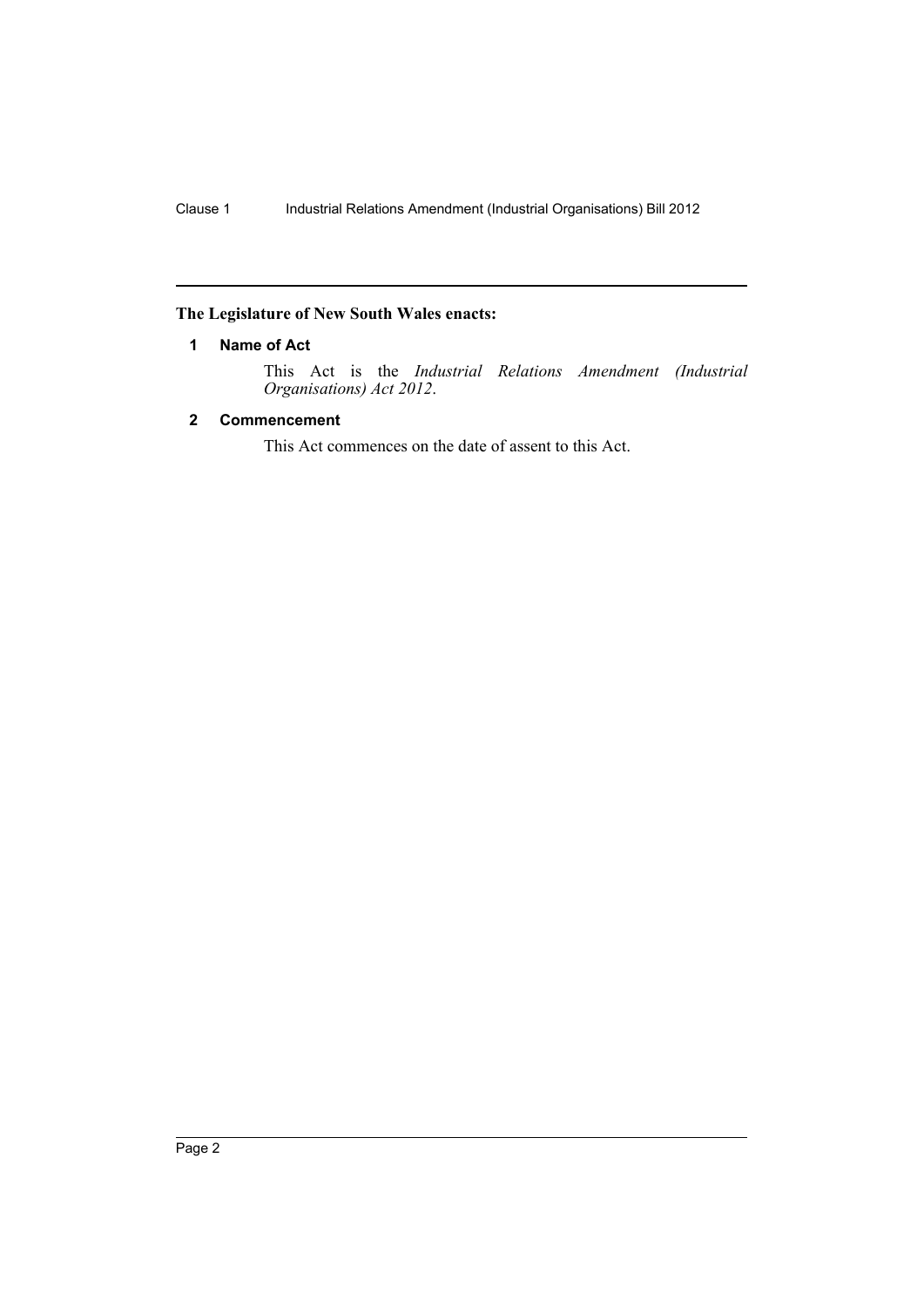Amendment of Industrial Relations Act 1996 No 17 Schedule 1

# <span id="page-4-0"></span>**Schedule 1 Amendment of Industrial Relations Act 1996 No 17**

### **[1] Section 257 Functions and powers of Commission at inquiry**

Insert at the end of the section:

**Note.** A new election may also be arranged by the Industrial Registrar in the circumstances specified in section 290E or may occur under arrangements made under Division 11 of Part 4 of Chapter 5.

#### **[2] Section 270A**

Insert after section 270:

#### **270A Notification of allegations of misconduct**

The Industrial Registrar is under a duty to notify the Director-General of the Department of Finance and Services of any matter that the Industrial Registrar suspects on reasonable grounds concerns conduct that constitutes or may constitute an offence under this Division.

#### **[3] Chapter 5, Part 4, Division 11**

Insert after Division 10 of Part 4 of Chapter 5:

# **Division 11 Powers relating to cases of dysfunction, misconduct or vacancy in offices in State organisations**

#### **290B Commission may order reconstitution of organisation or branch etc**

#### (1) **Declaration by Commission of dysfunction, misconduct or vacancy in offices**

The Minister, a State organisation or any other person having a sufficient interest in relation to an organisation may apply to the Commission for any of the following declarations:

- (a) a declaration that the organisation or a part of the organisation, including:
	- (i) a branch or part of a branch of the organisation, or
	- (ii) a collective body of the organisation or a branch of the organisation,

has ceased to exist or function effectively and there are no effective means under the rules of the organisation or branch by which it can be reconstituted or enabled to function effectively,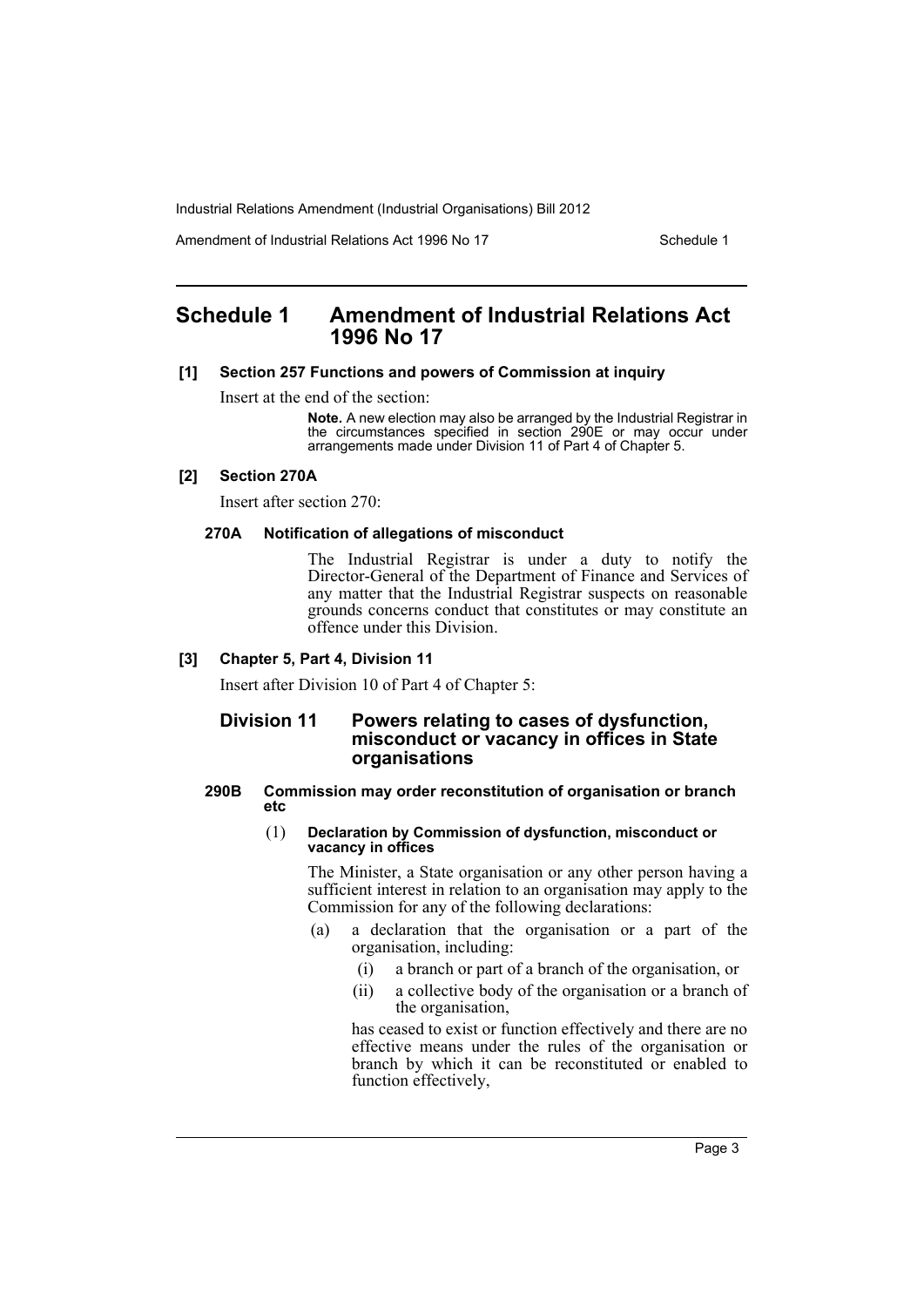- (b) a declaration that a collective body of the organisation or one or more officers of the organisation are alleged to have engaged, or have engaged, in gross misconduct in relation to the carrying out of their functions or in relation to the organisation,
- (c) a declaration that an office or position in the organisation or a branch of the organisation is vacant and there is no effective means under the rules of the organisation or branch to fill the office or position.
- (2) Without limiting subsection (1), *gross misconduct* includes any conduct that may constitute a serious offence within the meaning of Division 6 of this Part.

#### (3) **Interim appointment of administrator**

If an application is made under this section, the Commission may, by order made no later than 3 months after the commencement of this section, appoint an administrator for the organisation the subject of the application if it is of the opinion that:

- (a) it is likely that the basis for a declaration under this section will be established by the application, and
- (b) it is in the interests of members of the organisation or in the interests of justice that an administrator be appointed pending the determination of the application.
- (4) If the Commission fails to make an order under subsection (3) in relation to the appointment of an administrator for the organisation within 28 days of an application for a declaration under subsection (1), the Minister may exercise the functions of the Commission under this section with respect to the appointment of an administrator if the Minister is of the opinion that:
	- (a) it is likely that the basis for a declaration will be established by the application for the declaration or if a declaration has been made by the Commission, and
	- (b) it is in the interests of the members of the organisation or in the interests of justice that an administrator be appointed pending the approval of a scheme under this section.

To avoid doubt, a decision of the Minister under this section may be subject to judicial review by the Supreme Court.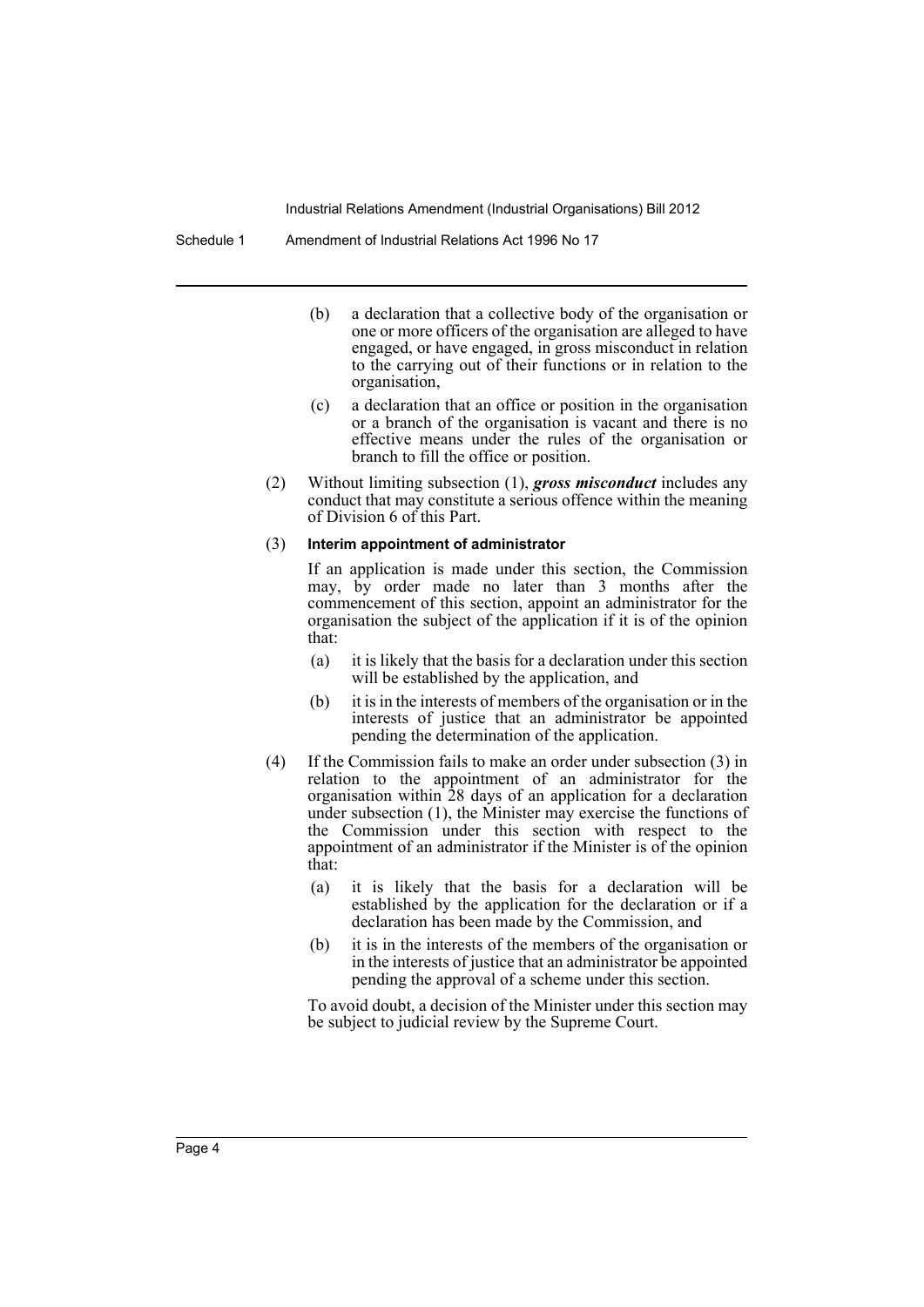Amendment of Industrial Relations Act 1996 No 17 Schedule 1

- (5) An administrator appointed under subsection (3) or (4) has, during the term of office of the administrator and to the exclusion of any other person, the function of the conduct and management of the affairs of the organisation or such of those functions as may be specified in the order.
- (6) An administrator appointed under subsection (3) or (4) holds office until the application under this section is determined or for such shorter term as the Commission may, by order, specify.
- (7) If an administrator is appointed under subsection (3) or (4), any office holders of the organisation are suspended from office for the term of the administration.

#### (8) **Order for scheme and administrator by Commission**

If the Commission makes a declaration under this section, the Commission may, by order, approve a scheme for the taking of action by the organisation, a collective body of the organisation or a branch of the organisation, or by an officer or officers of the organisation or a branch of the organisation:

- (a) for the reconstitution of the branch, the part of the branch or the collective body, or
- (b) to enable the organisation, branch, the part of the branch or the collective body to function effectively, or
- (c) for the filling of the office or position.

A scheme may include the appointment of an administrator for the organisation.

- (9) If an order is made under this section, the Commission may give any ancillary or consequential directions it considers appropriate.
- (10) Despite any other provision of this section, in any order made under this section the Commission may direct that specified officers are to remain as officers of the organisation or a branch of the organisation for the purposes of giving effect to any scheme or other action taken under this section or of enabling the organisation to function effectively.

#### (11) **Limits on order-making power**

The Commission must not make an order under this section unless the Commission is satisfied that the order would not do substantial injustice to the organisation or any member of the organisation.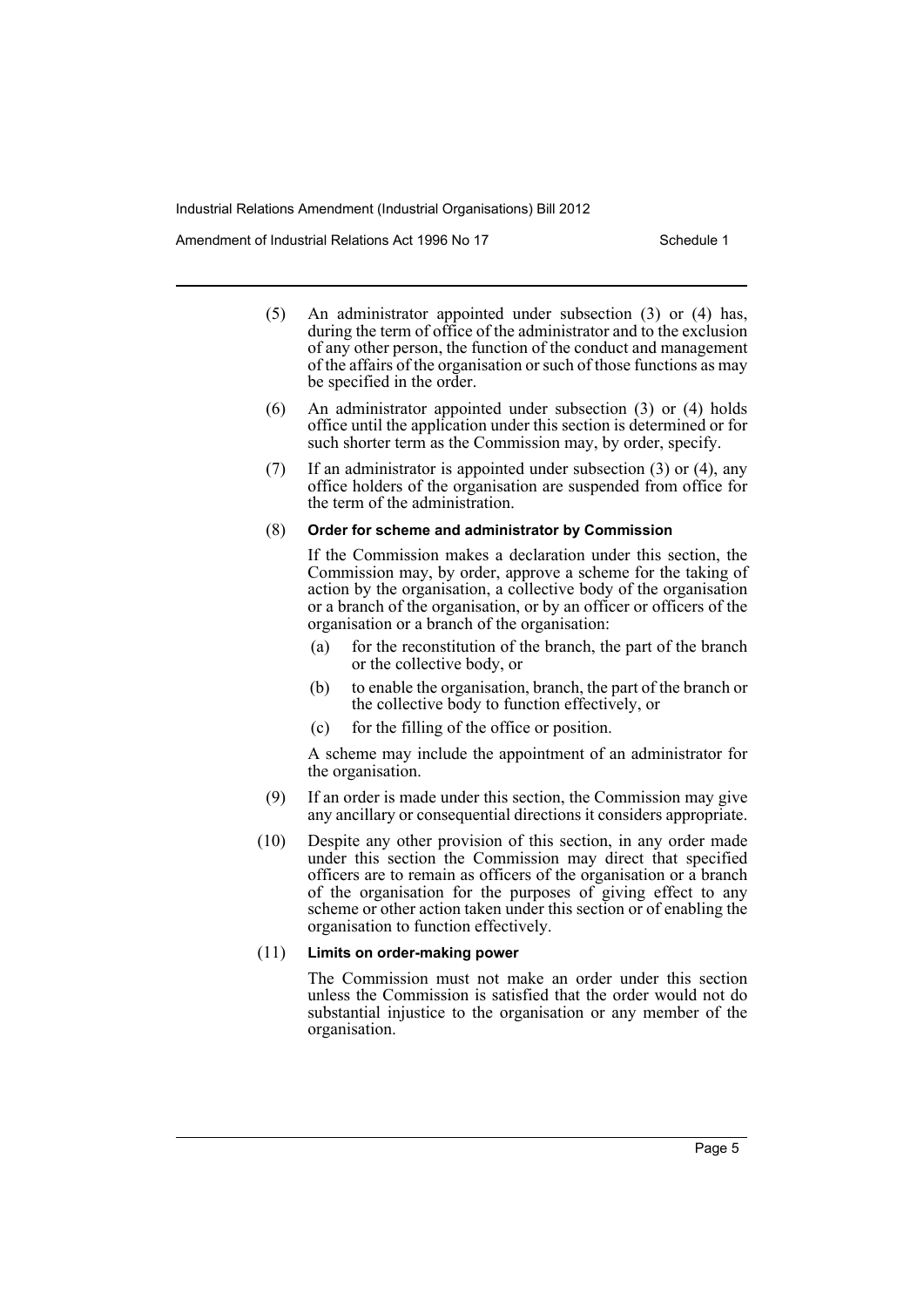#### Schedule 1 Amendment of Industrial Relations Act 1996 No 17

(12) The Commission must not approve a scheme involving provision for an election for an office unless the scheme provides for the election to be held by a direct voting system or a collegiate electoral system.

#### (13) **Notice of applications or orders**

The Commission may determine:

- (a) what notice is to be given to other persons of the intention to make an application or an order under this section, and
- (b) whether and how the notice should be given or served and whether it should be advertised in any newspaper.

#### (14) **Orders and directions to have effect despite rules of organisation**

An order or direction of the Commission under this section, and any action taken by an administrator or other person in accordance with the order or direction, has effect despite anything in the rules of the organisation or a branch of the organisation.

#### **290C Provision of assistance to administrator**

- (1) An administrator appointed under this Division may, for the purpose of exercising the administrator's functions, by notice in writing to an officer or employee or former officer or employee of an organisation, require that person to do the following:
	- (a) produce to the administrator documents in the person's possession that the administrator reasonably requires to exercise those functions,
	- (b) provide such other information or assistance as the administrator reasonably requires for the purposes of the exercise of those functions.
- (2) An officer or employee or former officer or employee of an organisation must not, without reasonable excuse, fail to comply with a requirement made by an administrator under this section. Maximum penalty: 100 penalty units.

#### **290D Liability relating to administration**

(1) Any matter or thing done or omitted to be done by an administrator appointed under this Division for a State organisation, or a person acting under the direction of the administrator, does not, if the matter or thing was done or omitted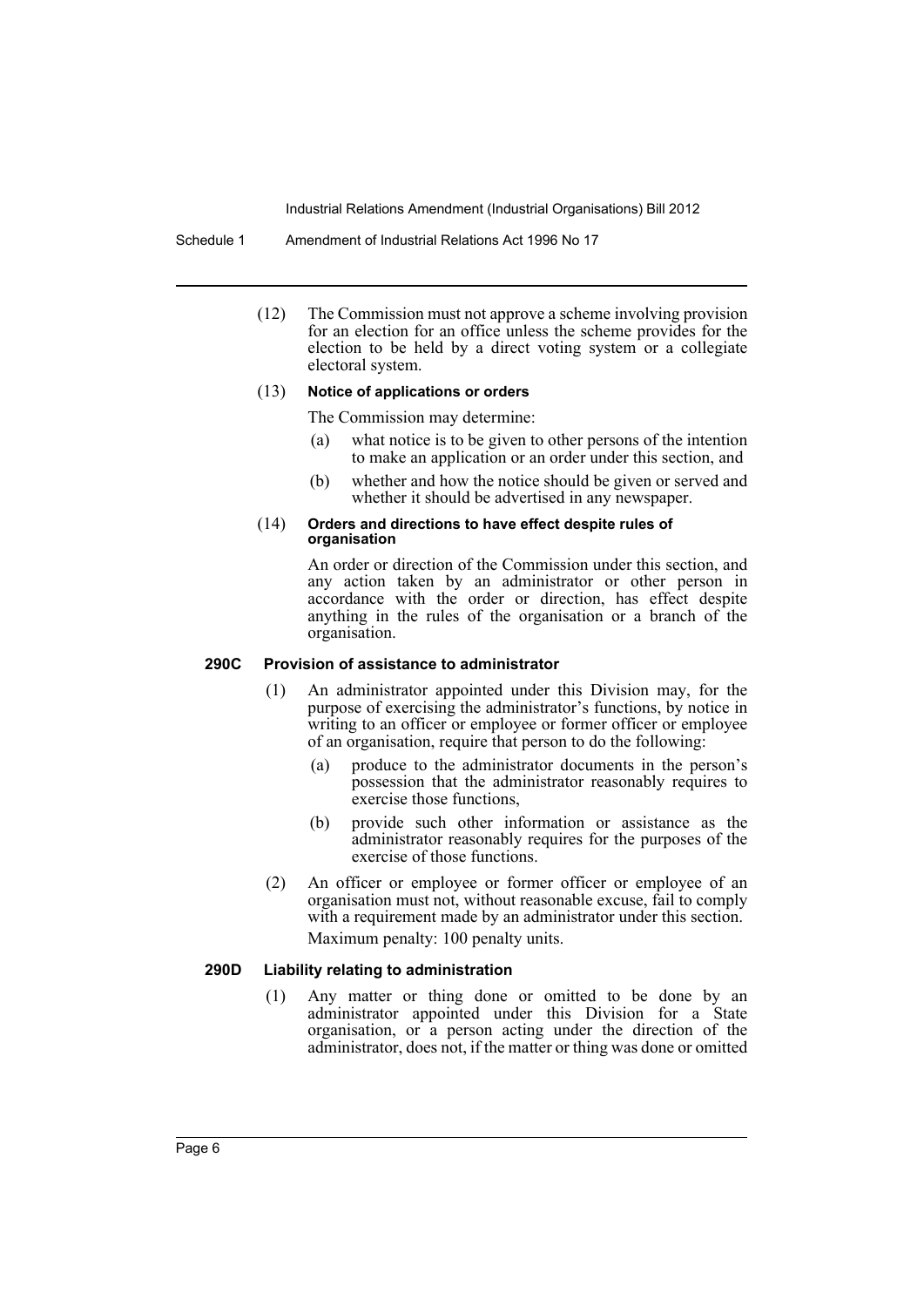Amendment of Industrial Relations Act 1996 No 17 Schedule 1

in good faith for the purpose of executing this or any other Act, subject the administrator or person so acting personally to any action, liability, claim or demand.

(2) Neither the State nor the Minister is liable for anything done or omitted to be done by or on behalf of an administrator appointed for a State organisation under this Division, whether or not the administrator is so liable.

#### **290E Power of Industrial Registrar to initiate elections**

- (1) The Industrial Registrar may, on application by the Minister or a person having a sufficient interest in relation to a State organisation, make arrangements for an election to be held for the election of officers of a State organisation if the Industrial Registrar is satisfied that:
	- (a) the rules of the State organisation with respect to the election of officers provide for the officers elected to offices in the State branch of a Federal organisation to be taken to be validly elected to the corresponding offices in the State organisation, and
	- (b) those offices are vacant and there are no effective means under the rules of the organisation to fill the offices.
- (2) The Industrial Registrar may, for the purposes of this section, make an order modifying the operation of the rules of the State organisation to the extent necessary to enable an election to be held.

# **290F Application to organisations with federal links**

- (1) To avoid doubt, action may be taken under this Division in relation to persons who are taken to be elected to corresponding offices in a State organisation under section 239 or in the event of a vacancy in any such office.
- (2) To avoid doubt, action taken under this Division:
	- (a) may relate to a State organisation associated with an organisation that is the subject of an application, or a declaration, under section 323 of the *Fair Work (Registered Organisations) Act 2009* of the Commonwealth, and
	- (b) may provide for the appointment as an administrator of a person appointed as an administrator under any such declaration.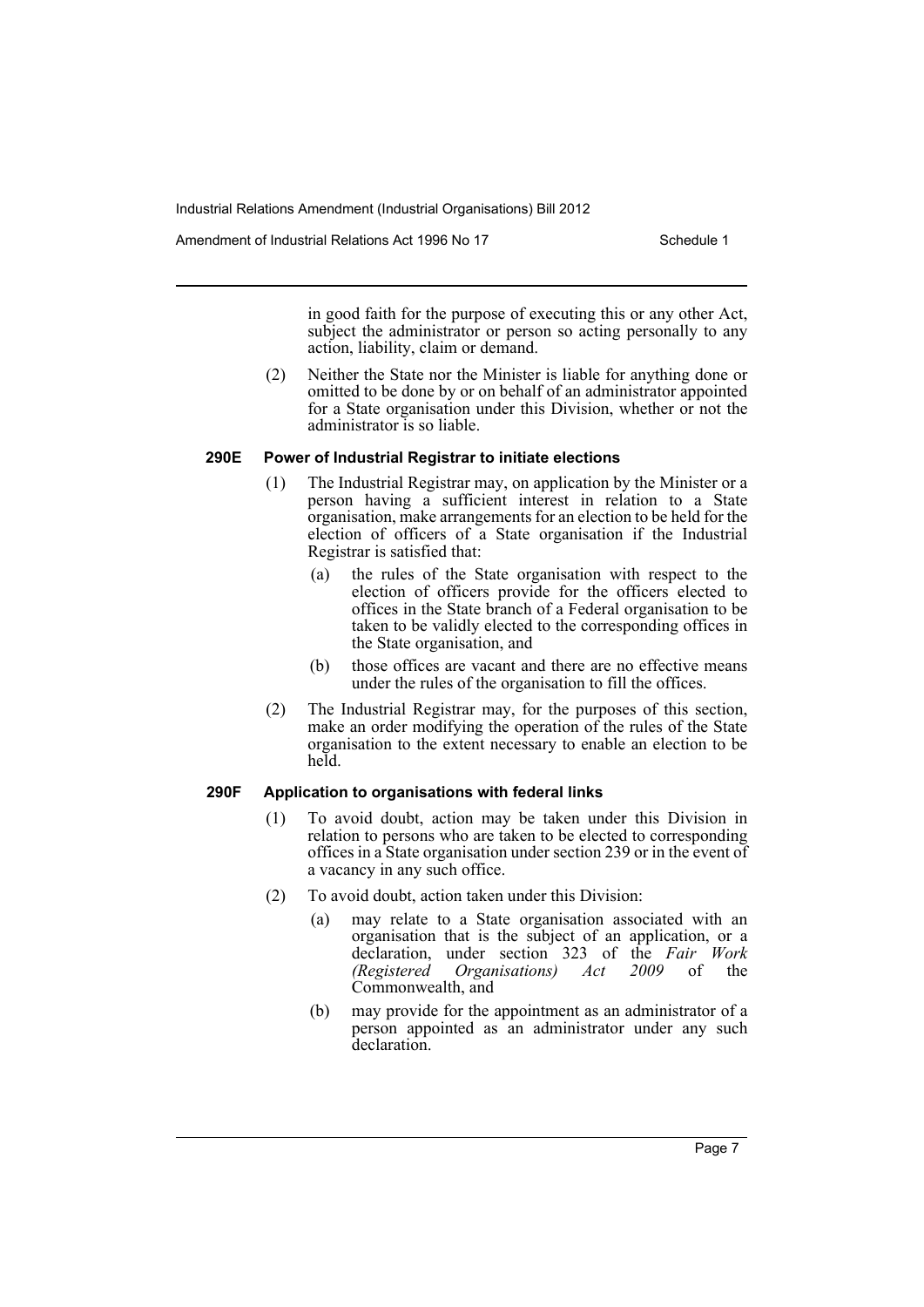Schedule 1 Amendment of Industrial Relations Act 1996 No 17

#### **290G Validation of elections**

If an election is held under this Division, the election is not invalid merely because of a departure from the rules of the State organisation that was required to give effect to this Division.

#### **[4] Section 385 Inspectors' powers—employer breaches**

Insert after section 385 (3):

An inspector who enters premises under this section may seize anything that the inspector reasonably considers to be evidence of a contravention of the industrial relations legislation or an industrial instrument.

#### **[5] Sections 385A and 385B**

Insert after section 385:

#### **385A Inspectors' powers—misconduct offences**

- (1) An inspector may exercise powers under this section only for the purpose of investigating possible contraventions of Division 5 of Part 4 of Chapter 5.
- (2) An inspector may, at any reasonable time:
	- (a) inspect any premises that the inspector has reasonable grounds to suspect are the premises of an organisation to which Part 4 of Chapter 5 applies, and
	- (b) require any such organisation to produce for the inspector's examination, at such time and place as the inspector may specify, any specified records required to be kept under the industrial relations legislation or the rules of the organisation or any other records that the inspector suspects may provide evidence of a possible contravention of Division 5 of Part 4 of Chapter 5, and
	- (c) retain any such record for such period as may be necessary in order to take copies or extracts from it, and
	- (d) require any such organisation or an officer or employee or former officer or employee of the organisation to deliver to the inspector, within such time and to such place as the inspector may specify, any specified information concerning the conduct or management of the organisation, and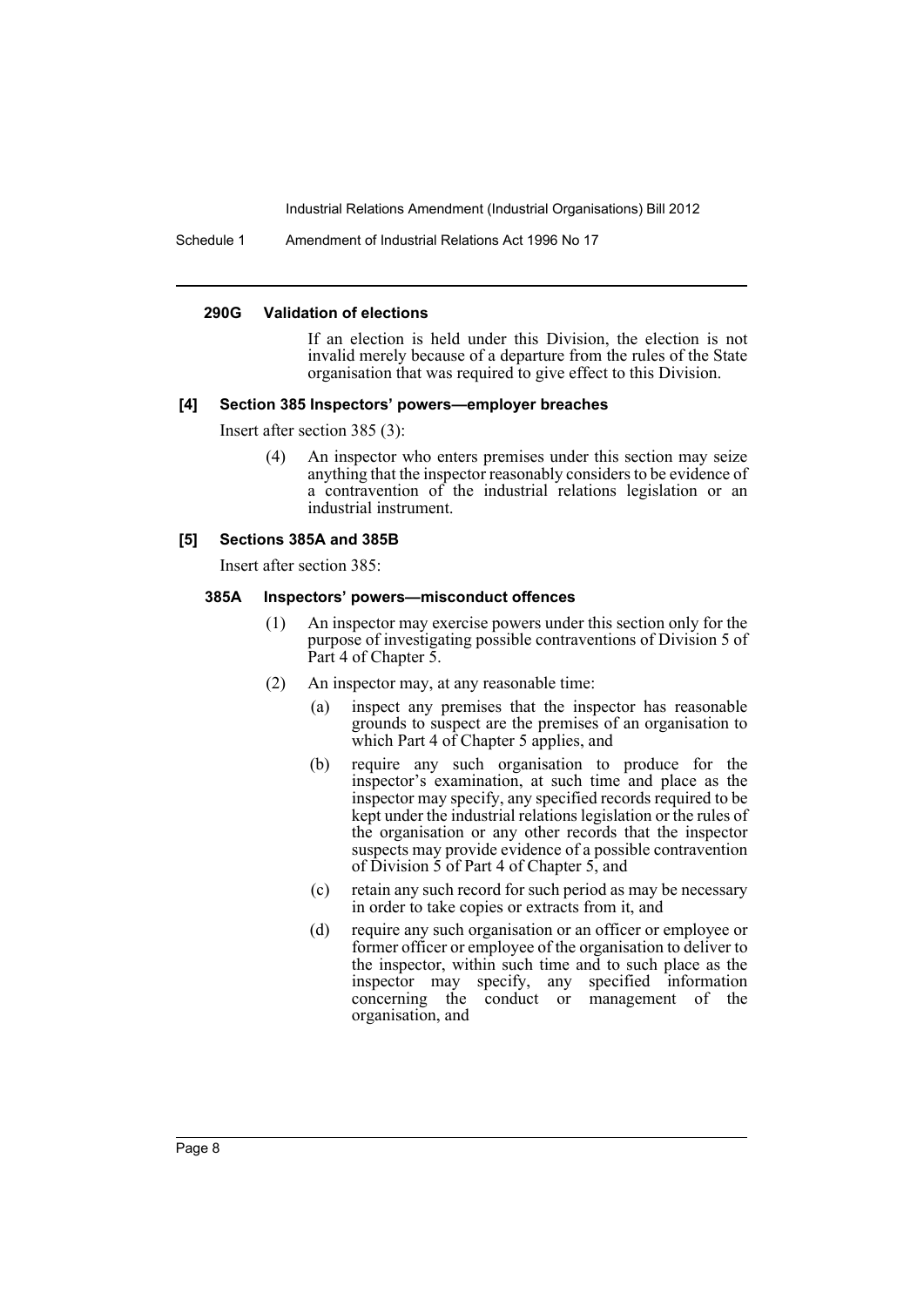Amendment of Industrial Relations Act 1996 No 17 Schedule 1

- (e) question any officer or employee or former officer or employee of any such organisation concerning matters that may constitute a contravention of Division 5 of Part 4 of Chapter 5.
- (3) A requirement of an inspector under this section may be made personally or by notice in writing served by post.
- (4) An inspector who enters premises under this section may seize anything that the inspector reasonably considers to be evidence of a contravention of Division 5 of Part 4 of Chapter 5.

### **385B Receipts for seized things**

An inspector must give a receipt for anything seized under this Part.

### **[6] Section 388 Search warrant**

Insert at the end of section 388 (2) (b):

, and

(c) to seize anything that the inspector reasonably considers to be evidence of a contravention of the industrial relations legislation or an industrial instrument.

# **[7] Section 398 Time for instituting proceedings**

Insert "or an offence referred to in subsection (2)" after "other than an offence under section 180".

# **[8] Section 398 (2)**

Insert at the end of section 398:

(2) Proceedings for an offence against sections 267–269 may be commenced not later than 5 years after the offence was alleged to have been committed.

# **[9] Schedule 4 Savings, transitional and other provisions**

Insert at the end of clause 2 (1):

*Industrial Relations Amendment (Industrial Organisations) Act 2012*